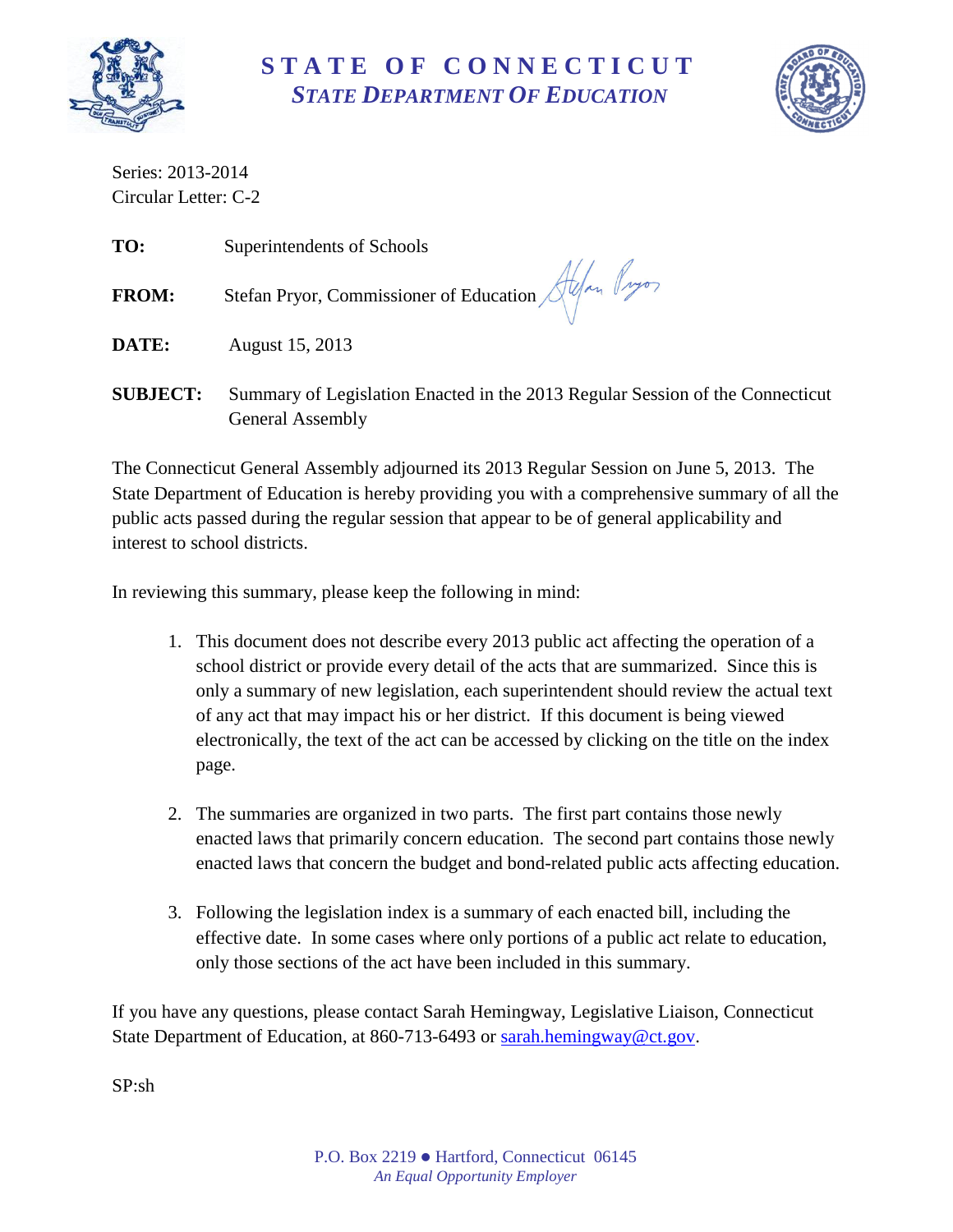## **Public Acts Affecting Education**

| <b>Public Act Number</b> | Public Act Title                                                                                                                                                                     | Page           |
|--------------------------|--------------------------------------------------------------------------------------------------------------------------------------------------------------------------------------|----------------|
| Public Act 13-3          | An Act Concerning Gun Violence Prevention And<br><b>Children's Safety</b>                                                                                                            | $1 - 3$        |
| Public Act 13-10         | An Act Concerning The Membership Of The<br><b>Paraprofessional Advisory Council</b>                                                                                                  | 3              |
| Public Act 13-41         | An Act Concerning Hiring Standards For Athletic Directors                                                                                                                            | $3 - 4$        |
| Public Act 13-53         | An Act Concerning Responsibilities Of Mandated Reporters<br><b>Of Child Abuse And Neglect</b>                                                                                        | $\overline{4}$ |
| Public Act 13-57         | <b>An Act Concerning Honorary Diplomas For Vietnam</b><br><b>Veterans</b>                                                                                                            | $\overline{4}$ |
| Public Act 13-64         | <b>An Act Concerning Community Schools</b>                                                                                                                                           | 5              |
| Public Act 13-108        | <b>An Act Unleashing Innovation In Connecticut Schools</b>                                                                                                                           | $5 - 6$        |
| Public Act 13-121        | An Act Concerning Adult Education And Transition To<br>College                                                                                                                       | 6              |
| Public Act 13-122        | An Act Concerning Minor Revisions To The Education<br><b>Statutes</b>                                                                                                                | $6 - 8$        |
| Public Act 13-133        | <b>An Act Concerning Teacher Education Programs</b>                                                                                                                                  | 8              |
| Public Act 13-161        | An Act Concerning Pool Safety At Public Schools                                                                                                                                      | 8              |
| Public Act 13-169        | An Act Concerning The Issuance Of Initial Teacher<br><b>Certificates To Graduates Of The Connecticut Alternate</b><br><b>Route To Certification Program</b>                          | 8              |
| Public Act 13-173        | An Act Concerning Childhood Obesity And Physical<br><b>Exercise In Schools</b>                                                                                                       | $8-9$          |
| Public Act 13-187        | An Act Concerning A School Nurse Advisory Council And<br>An Advisory Council On Pediatric Autoimmune<br>Neuropsychiatric Disorder Associated With Streptococcal<br><b>Infections</b> | 9              |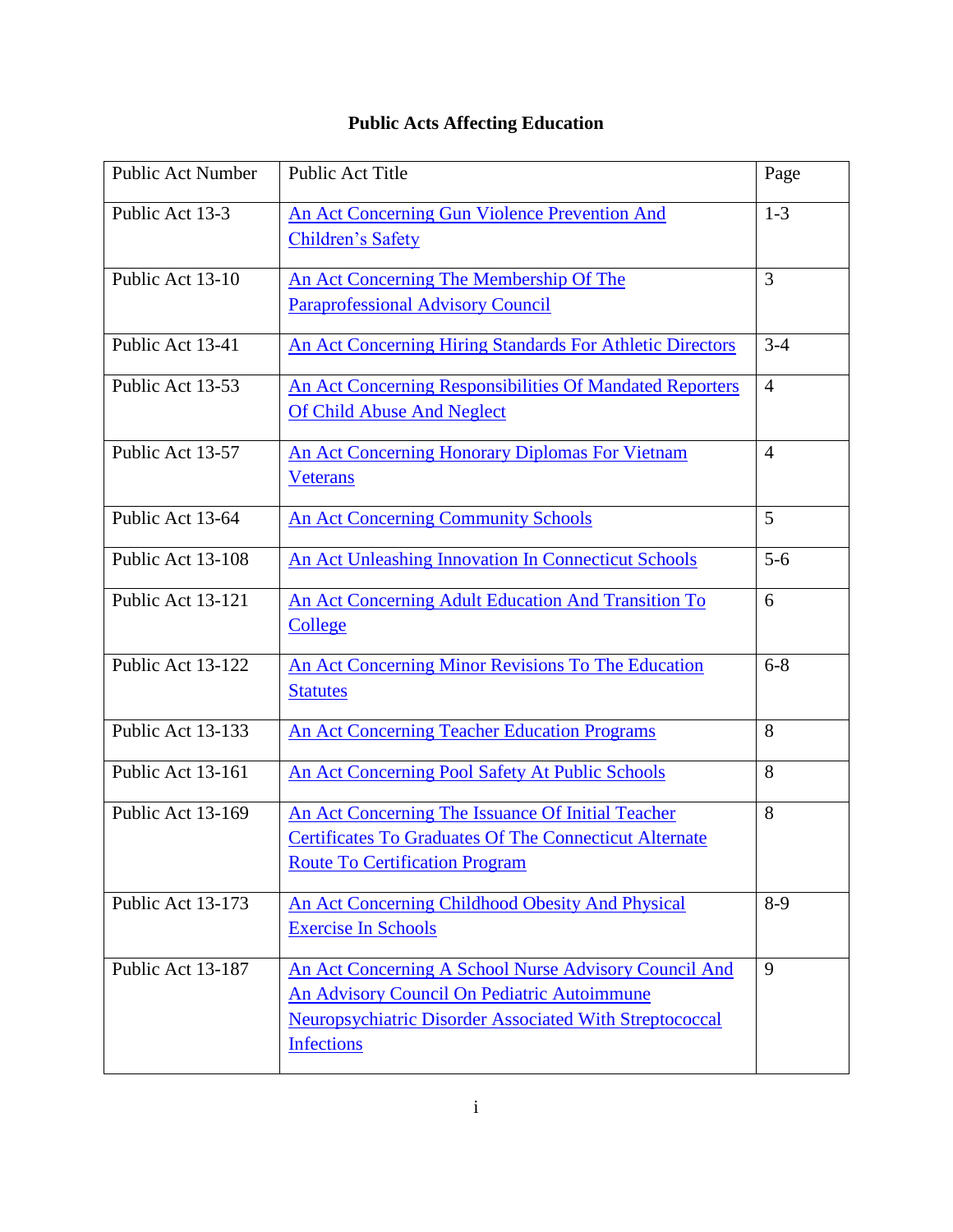| Public Act 13-188 | <b>An Act Concerning School Safety</b>                                                                                                                 | 9         |
|-------------------|--------------------------------------------------------------------------------------------------------------------------------------------------------|-----------|
| Public Act 13-193 | An Act Concerning The Disproportionate Or Inappropriate<br><b>Identification Of English Language Learners As Requiring</b><br><b>Special Education</b> | $9-10$    |
| Public Act 13-206 | <b>An Act Concerning District Partnerships</b>                                                                                                         | 10        |
| Public Act 13-207 | <b>An Act Concerning Student Assessments</b>                                                                                                           | $10 - 11$ |
| Public Act 13-245 | An Act Concerning Revisions To The Education Reform Act<br>Of 2012                                                                                     | $11 - 12$ |
| Public Act 13-286 | An Act Requiring Greater Transparency And A Transition<br><b>Plan For The Governance Of The State Education Resource</b><br>Center                     | $12 - 13$ |
| Public Act 13-261 | An Act Concerning Revisions To The Higher Education<br><b>Statutes</b>                                                                                 | 13        |
| Public Act 13-273 | <b>An Act Concerning Dissection Choice</b>                                                                                                             | 13        |
| Public Act 13-297 | An Act Concerning Criminal Penalties For Failure To Report<br><b>Child Abuse</b>                                                                       | 13        |

## **Budget and Bond-Related Public Acts Affecting Education**

| Public Act 13-60  | An Act Concerning The Consolidation Of Noneducational<br><b>Services</b>                                                                                     | $13 - 14$ |
|-------------------|--------------------------------------------------------------------------------------------------------------------------------------------------------------|-----------|
| Public Act 13-234 | An Act Implementing The Governor's Budget<br>Recommendations For Housing, Human Services, And                                                                | $14 - 15$ |
|                   | <b>Public Health</b>                                                                                                                                         |           |
| Public Act 13-243 | An Act Concerning Authorization Of State Grant<br><b>Commitments For School Building Projects And Roof Pitch</b><br><b>Requirements For School Buildings</b> | 15        |
| Public Act 13-247 | An Act Implementing Provisions Of The State Budget For<br>The Biennium Ending June 30, 2015 Concerning General<br>Government                                 | $15 - 16$ |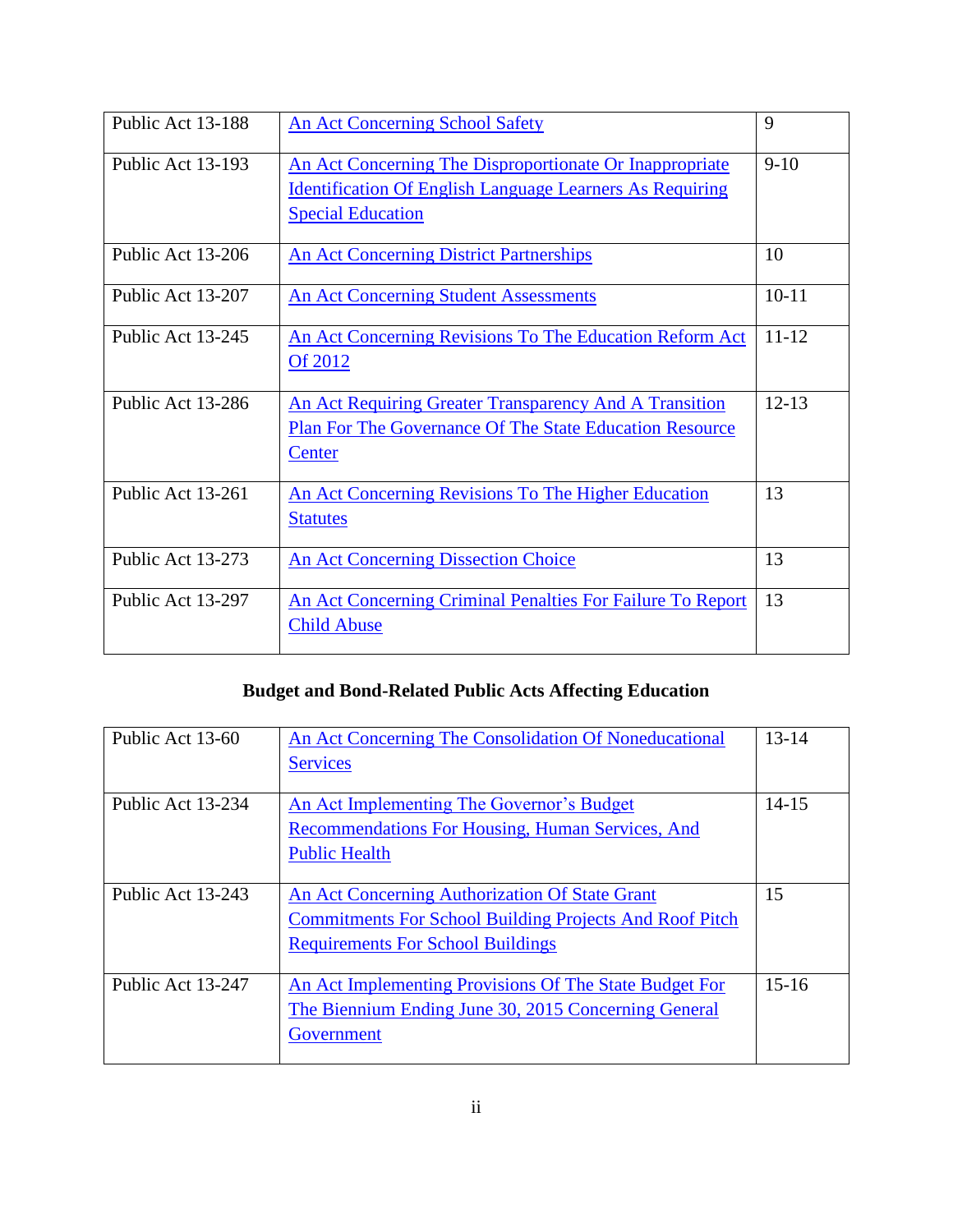#### **Public Acts Affecting Education**

#### **Public Act (PA) 13-3: An Act Concerning Gun Violence Prevention and Children's Safety** *(Sections 64-66, 80, 84-91 effective upon passage)*

This legislation was the result of months of work by the Governor's Sandy Hook Advisory Commission, the legislature's Bipartisan Task Force on Gun Violence and Children's Safety, and negotiations between legislative leaders in an effort to respond to the tragedy at Sandy Hook School. This summary will only focus on the sections that appear to be of general applicability to school districts.

#### **Mental Health**

- Section 64 requires the State Board of Education (SBE), within available appropriations, to help and encourage school boards to include mental health first aid training as part of their in-service training programs for certified teachers, administrators, and other non-certified employees.
- Section 65 also requires the State Department of Education (SDE) to look at whether mental health first aid training should be part of teacher preparation programs leading to professional certification, and report to the legislature by January 1, 2014.
- Section 66 establishes a Behavioral Health Services Task Force to study the provision of behavioral health services in Connecticut with a special focus on 16-25 year-olds. This Task Force, among other things, must analyze and make recommendations regarding the requirement that the SDE provide technical assistance to school districts concerning behavioral intervention specialists in public and private schools and for preschool programs. Among the 20 members on the Task Force are the Commissioner of Education or his designee, a representative from a school-based health clinic, and a school psychologist.

#### **School Safety**

- Section 80 establishes the School Safety Infrastructure Council, which includes the Commissioner of Education or his designee, among others, to develop school safety infrastructure standards for the existing school construction projects program, and the new school security infrastructure competitive grant program created under this law.
- These new standards will be submitted to the Department of Emergency Services and Public Protection (DESPP), as well as the SDE, by January 1, 2014. At a minimum, they will address:
	- o school building and classroom entryways;
	- o use of cameras throughout the building including closed-circuit television monitoring;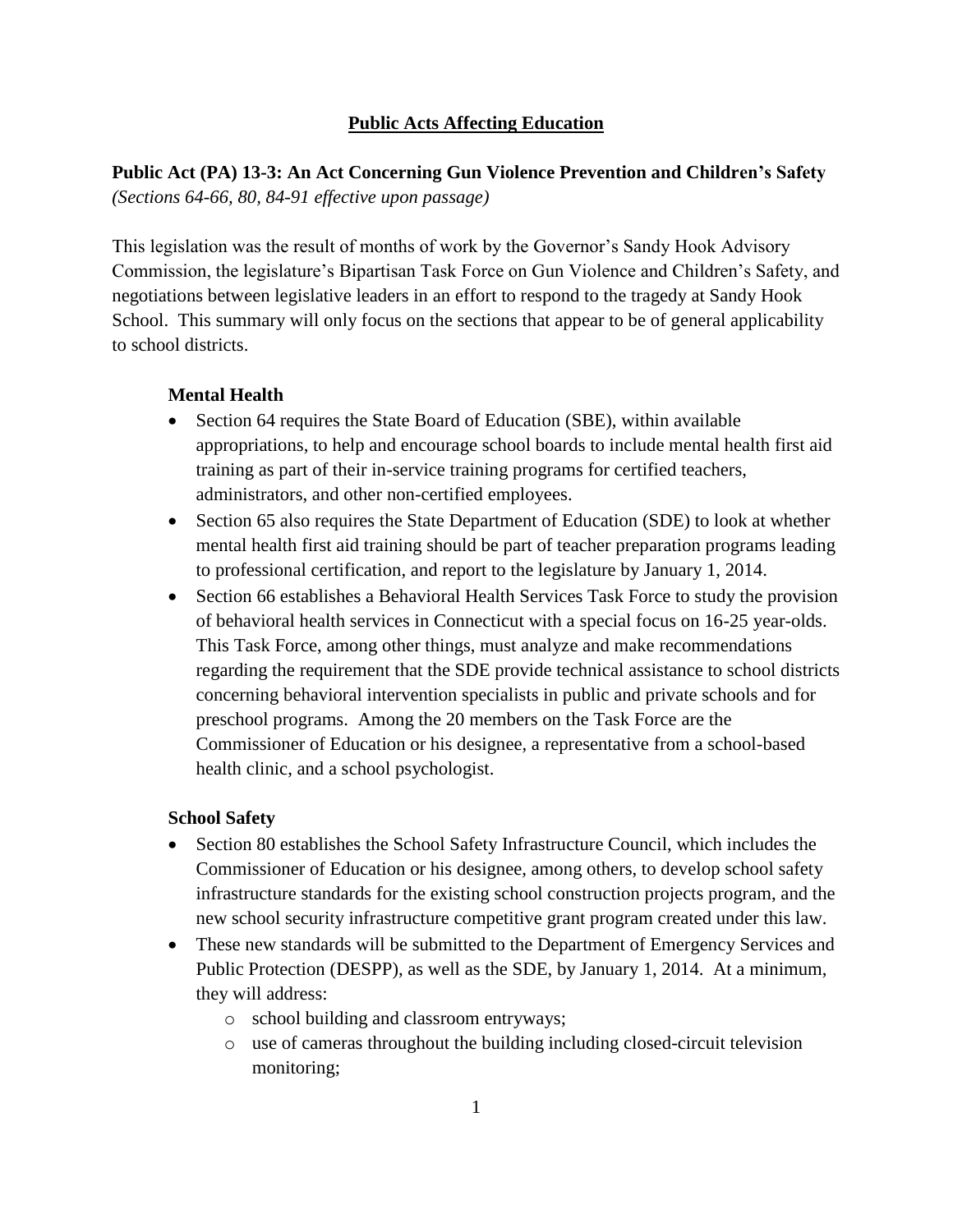- o penetration resistant vestibules; and
- o other infrastructure improvements as they become industry standards.
- After July 1, 2014, all school construction applications will be reviewed under these new standards. (Sections 81 and 82)
- The School Building Projects Advisory Council shall develop model blueprints for new school building projects that are in accordance with industry standards for school buildings and the school safety infrastructure standards. (Section 83)
- Sections 84 and 85 establish a Competitive School Security Infrastructure Grant program and authorize up to \$15 million in state bonds for this program, which will be jointly administered by the Department of Construction Services (DCS), DESPP, and SDE. The program will reimburse towns for certain expenses including the development or improvement of security infrastructure, school personnel training in the operation and maintenance of improved security structure, or the purchase of portable entrance security devices and related training.
	- o Local and regional boards of education shall apply for funds in a manner the DESPP Commissioner has prescribed. Until the School Safety Infrastructure Council develops its standards, the DESPP Commissioner, in consultation with the Commissioners of DCS and SDE, will jointly determine which expenses are eligible for reimbursement.
	- o In order to receive a grant, a school district must demonstrate that it:
		- has conducted a uniform security assessment of its school entrances and any security infrastructure;
		- has an emergency plan at its schools, developed with state and local first responders; and
		- **•** periodically practices the plan.
- Section 86 requires DESPP and SDE to develop school safety and security plan standards by January 1, 2014, and make these available to local officials, including boards of education.
- Starting in the 2014-15 school year, Section 87 requires boards of education to annually develop and implement a school security and safety plan for each school, submit that plan to DESPP, and establish a school security and safety committee at each school to assist with the development and administration of the plan.
- Membership of this committee must consist of:
	- o a local police officer;
	- o a local first responder;
	- o a teacher at the school;
	- o an administrator at the school;
	- o a mental health professional;
	- o a parent or guardian of an enrolled student; and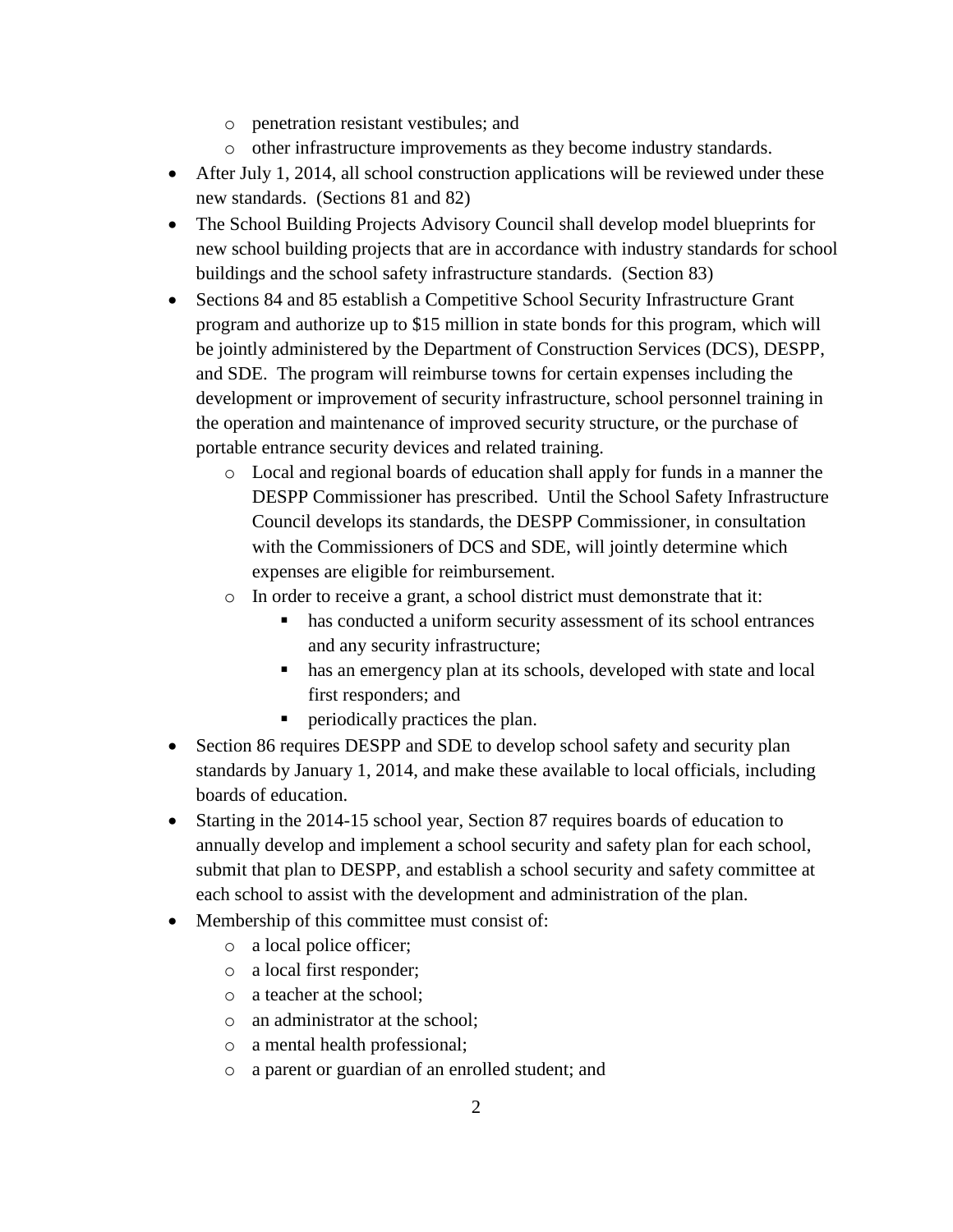- o any other person the governing boards of education find necessary.
- Section 88 expands the role of Safe School Climate Committees to include collecting, evaluating, and reporting information about disturbing or threatening student behavior, even if it falls outside of the definition of bullying.
- Section 89 increases the frequency of the SDE's report that analyzes districts' bullying prevention efforts by requiring the SDE to submit it annually, rather than biennially.
- Section 90 requires the Department of Mental Health and Addiction Services (DMHAS) Commissioner, with the SDE, to administer a mental health first aid training program to safe school climate coordinators (and to other personnel at the district's discretion) for the 2014-15 school year. This training must teach participants how to recognize signs of mental disorders in children and adults and connect them with professionals who could provide suitable mental health services.
- Section 91 requires DESPP to establish and maintain a registry of school security consultants. DESPP will annually update the registry and publish it on its Web site.

## **PA 13-10: An Act Concerning the Membership of the Paraprofessional Advisory Council**  *(Effective July 1, 2013)*

 This public act expands the membership of the School Paraprofessional Advisory Council and expands the issues the advisory council must address to include professional development, staffing strategies and other relevant issues related to paraprofessionals.

## **PA 13-41: An Act Concerning Hiring Standards for Athletic Directors** *(Effective October 1, 2013)*

- This public act creates expanded hiring standards for school and school district athletic directors and requires that all directors hired on or after October 1, 2013, meet the expanded standards.
- Athletic directors hired before October 1, 2013, may be "grandfathered" into their current job even if they do not meet the expanded standards, provided that they meet the current qualifications stated in regulations. No other board of education shall hire such "grandfathered" athletic director unless this person meets the expanded standards described in this public act.
- Any person hired by a board of education to serve as an athletic director for a school on or after October 1, 2013, shall hold:
	- o a certificate issued by the SBE pursuant to Section 10-145b of the Connecticut General Statutes (C.G.S.) and a coaching permit issued by the SBE; or
	- o a certificate issued by a national athletic administrators association, as approved by the SDE, and a coaching permit issued by the SBE.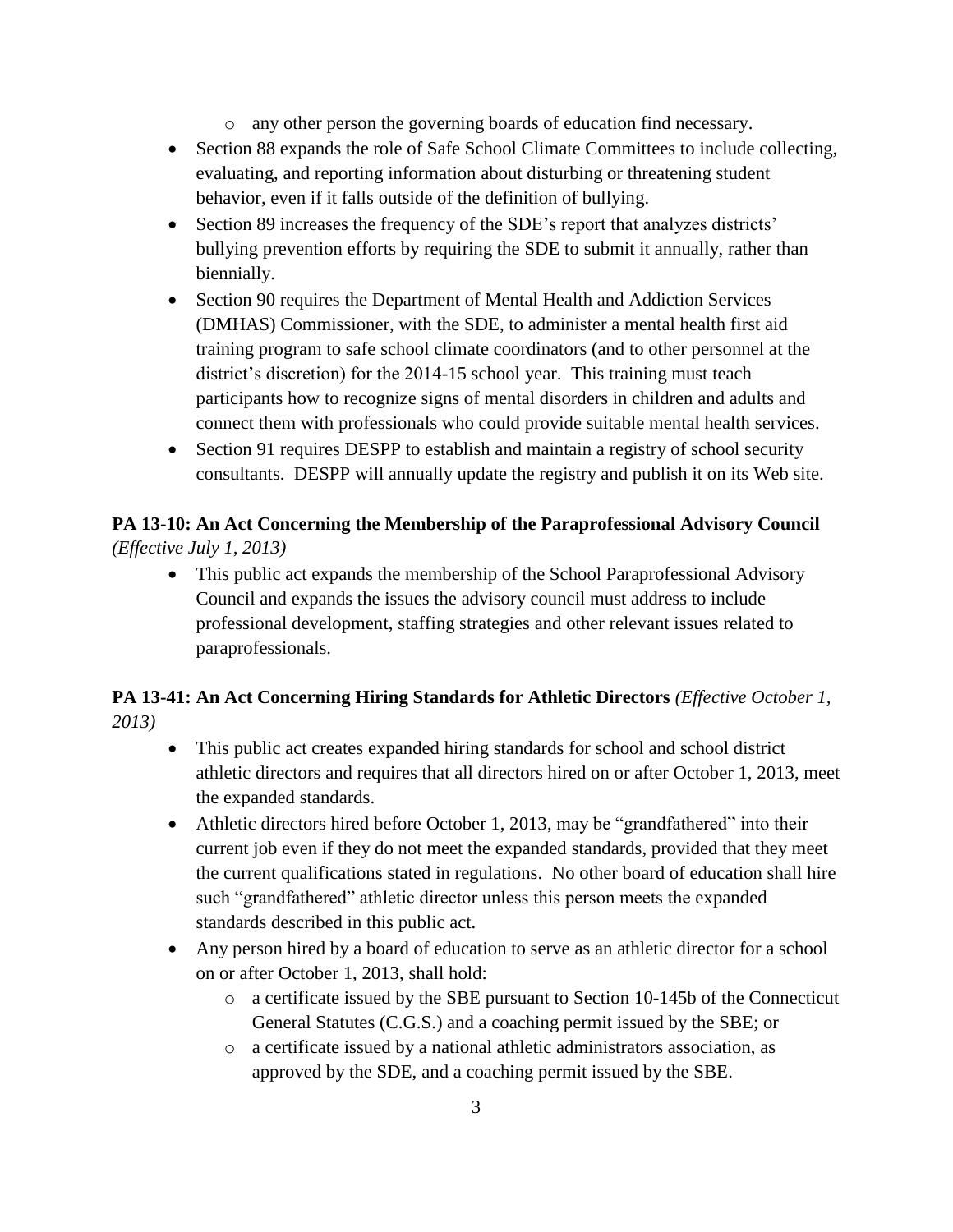- Any person hired by a board of education to serve as an athletic director for a school district on or after October 1, 2013, shall hold:
	- o a certificate issued by the SBE pursuant to C.G.S. Section 10-145b with an intermediate administrator and supervisor endorsement and a coaching permit issued by the SBE; or
	- o a master certificate issued by a national athletic administrators association, as approved by the SDE, and a coaching permit issued by the SBE.
- The public act also requires either the athletic director or the immediate supervisor of an athletic coach to evaluate the coach on an annual basis and to provide the coach with a copy of the evaluation. It also details the other responsibilities of the athletic director:
	- o ensuring that each athletic coach in the athletic program holds a coaching permit issued by the SBE;
	- o supervising and evaluating athletic coaches;
	- o supervising students participating in interscholastic athletics;
	- o possessing knowledge and understanding of all rules and regulations of the governing authority for interscholastic athletics;
	- o administering and arranging the scheduling of and transportation to athletic activities and events;
	- o administering and arranging the hiring of officials;
	- o ensuring a safe and healthy environment for all athletic activities and events; and
	- o any other duties relevant to the organization and administration of the athletic program for the school or school district.

#### **PA 13-53: An Act Concerning Responsibilities of Mandated Reporters of Child Abuse and Neglect** *(Effective October 1, 2013)*

 This act prohibits employers from attempting to prevent employees from reporting child abuse or neglect or testifying in hearings related to child abuse or neglect and subjects employers to the whistleblower penalties, in addition to the current civil penalties, if they take adverse actions against employees who report child abuse or neglect.

# **PA 13-57: An Act Concerning Honorary Diplomas for Vietnam Veterans** *(Effective upon*

*passage)*

 This public act allows boards of education to award high school diplomas to Vietnam era veterans who left high school before graduating for military service. Current law already allows boards of education to do this for World War II and Korean War veterans.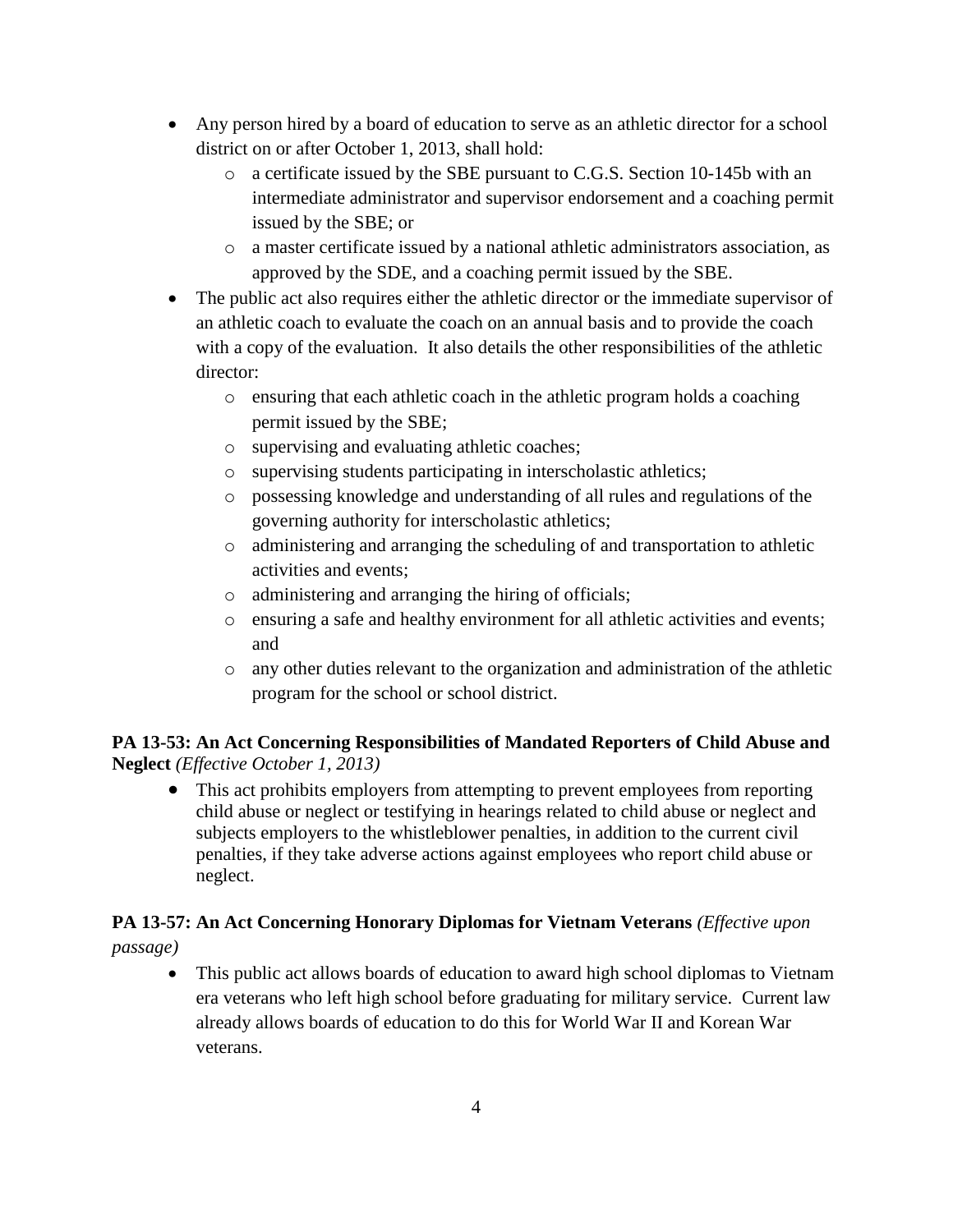#### **PA 13-64: An Act Concerning Community Schools** *(Effective July 1, 2013)*

- Section 1 defines the terms "community school" and "community partner."
- It further stipulates that prior to opening the community school, a board of education must:
	- o conduct an operations and instructional audit for an existing school that has been designated as a community school;
	- o conduct a community needs audit to identify the academic, physical, social, emotional, health, mental health and civic needs of students and their families that may impact student learning and academic achievement;
	- o conduct a community resource assessment of potential resources, services and opportunities available within or near the community that students, families and community members may access and integrate into the community school; and
	- o develop a community school plan that uses the results of the community resource assessment to enhance services for students, families, and the community.
- Section 1 provides that boards of education may designate an existing school or establish a new school to be a "community school."
- It also requires that the board of education must submit an annual report to the SDE about each community school. The report shall:
	- o evaluate the effectiveness of the school in providing services to students, families and community members;
	- o measure the development and implementation of partners with community partners;
	- o provide information concerning the degree of communication between schools, families, and relevant community groups; and
	- o analyze how student learning, academic achievement, graduation rates, attendance rates, school readiness, the number of suspensions and expulsions, and graduate enrollment in higher education institutions have been affected by the incorporation of services at the community school.
- Section 2 adds community schools to the list of turnaround models for the commissioner's network of schools.

#### **PA 13-108: An Act Unleashing Innovation in Connecticut Schools** *(Effective July 1, 2013)*

- Section 1 allows for a student to earn credit toward high school graduation outside of a high school classroom through a demonstration of mastery based on competency and performance standards in accordance with guidelines adopted by the SBE.
- Section 2 removes the requirement that each regional educational service center (RESC) convene an annual meeting of representatives of its school districts in order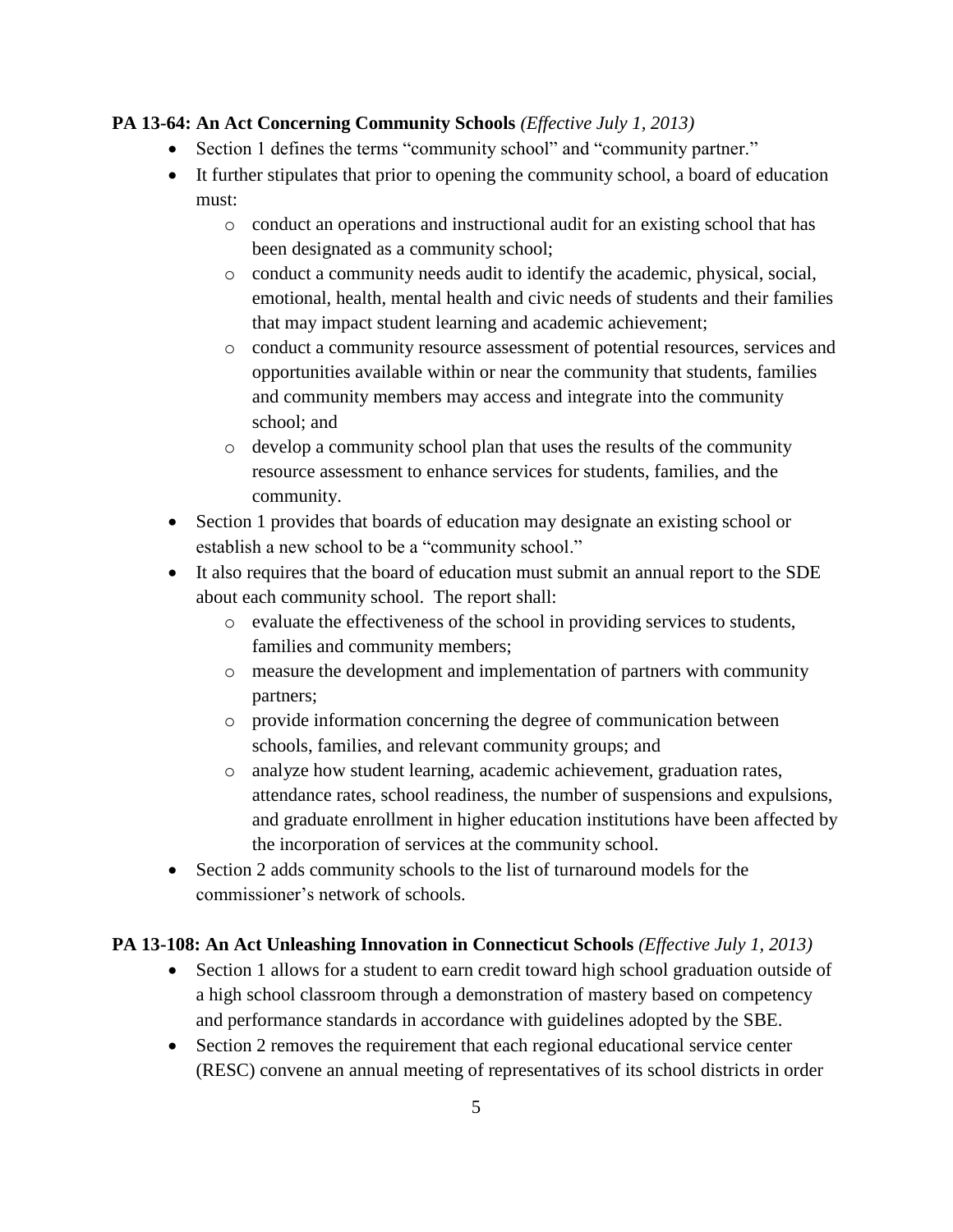to determine the number of spaces available for out-of-district students under the program. Rather, each RESC shall report to the SDE no later than April 15 of each school year the number of spaces available for out-of-district students for the following year.

- Section 3 requires the SDE to conduct a study of issues relating to local partnerships for advancement of the teaching profession. The SDE shall submit such study and recommendations to the General Assembly by June 30, 2015.
- Section 4 establishes a task force to study education mandate relief for high performing school districts. Among other activities, the task force will review education mandates from statutes and agency regulations and will recommend which mandates may be waived for high performing school districts. The task force will report to the legislature no later than October 1, 2013.

#### **PA 13-121: An Act Concerning Adult Education and Transition to College** *(Effective July 1, 2013)*

 Section 1 allows adult education instruction to include college preparatory classes, for which the local or regional board of education may charge a fee, for adults who (i) have obtained a high school diploma or its equivalent, and (ii) require post-secondary developmental education that will enable such adults to enroll directly in a program of higher learning at an institution of higher education upon completion of such classes.

## **PA 13-122: An Act Concerning Minor Revisions to the Education Statutes (Effective July 1,** *2013, unless otherwise noted)*

- Sections 1 and 2 make minor changes to the payment of grants to and submission of audits from magnet school operators.
- Section 3 requires local and regional boards of education to include a state-assigned student identifier (SASID) on all official student documents, which include transcripts, report cards, attendance records, disciplinary reports and student withdrawal forms.
- Section 8 requires licensed marital and family therapists employed by a local board of education as such to provide services to students, families, parents or guardians of students. Not later than July 1, 2014, the SBE shall adopt regulations to implement this requirement and shall provide certification requirements for marital and family therapists employed by boards of education.
- Section 10 requires the technical high school system board to fix tuition fees for preparatory and supplemental programs.
- Section 12 mandates that the SDE conduct a study of alternative school programs offered by local and regional boards of education. Such study shall include: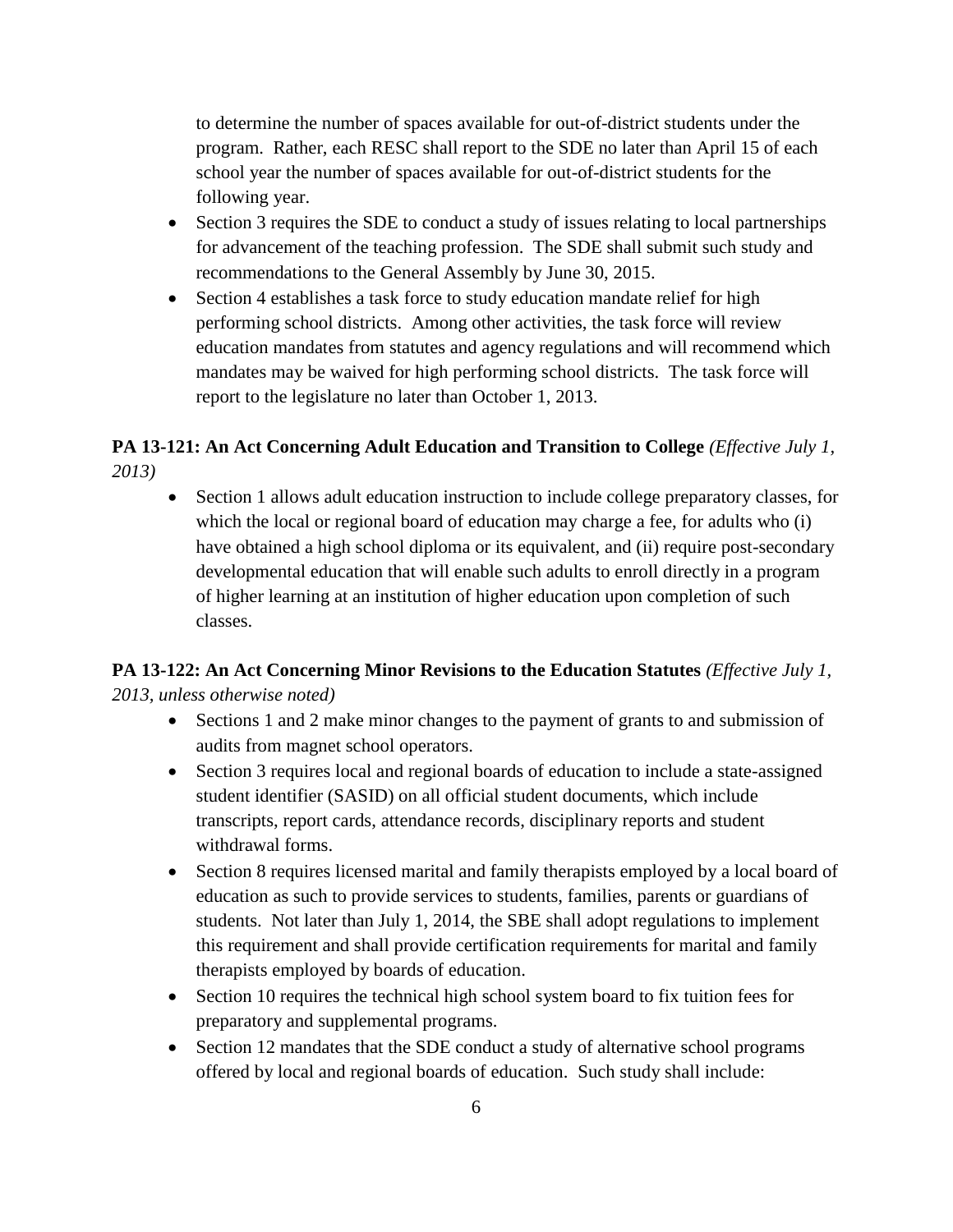- $\circ$  an examination of alternative school programs, including, but not limited to:
	- enrollment and discharge criteria, including methods to obtain parental consent;
	- **Example 1** enrollment data by gender, race and ethnicity;
	- the curriculum offered;
	- $\blacksquare$  the length of the school day and school year;
	- attendance rates:
	- $\blacksquare$  truancy rates;
	- **graduation rates; and**
	- student academic performance.
- o an evaluation of each such alternative school program that measures the effectiveness of such alternative school program in meeting the needs of students enrolled in such alternative school program; and
- o a statement on the degree to which each such alternative school program complies with C.G.S. Sections 10-15, 10-16 and 10-16b.
- Each local or regional board of education that offers an alternative school program shall provide the SDE all information relating to such alternative school program for purposes of such study.
- Section 13 allows any records maintained or kept on file by SDE or any local or regional board of education that are records of teacher performance and evaluation to not be deemed public records and not be subject to disclosure pursuant to the Freedom of Information Act (FOI).
- Section 14 allows entities that administer alternate routes to certification programs for school administrators to permit any person who has provided service to a local or regional board of education in a supervisory or managerial role for at least 40 school months and held a professional educator certificate for at least 10 school months during such 40 school months, to participate in such alternate route to certification program for school administrators, provided such person holds a bachelor's degree from an accredited higher education institution and is recommended by the immediate supervisor or district administrator on the basis of performance.
- Section 15 (*Effective from passage)* alters the effective date of the school security grant program created in PA 13-3 to January 1, 2013, which allows local and regional boards of education to apply to the DESPP Commissioner for a grant for certain expenses for schools under the jurisdiction of such board of education incurred on and after January 1, 2013, for the purposes of developing or improving the security infrastructure of schools based on school building security assessments.
- Section 17 states that any local or regional board of education may award a diploma to any person who (a) withdrew from high school prior to graduation to serve in the armed forces or to work in a job that assisted the war effort during World War II or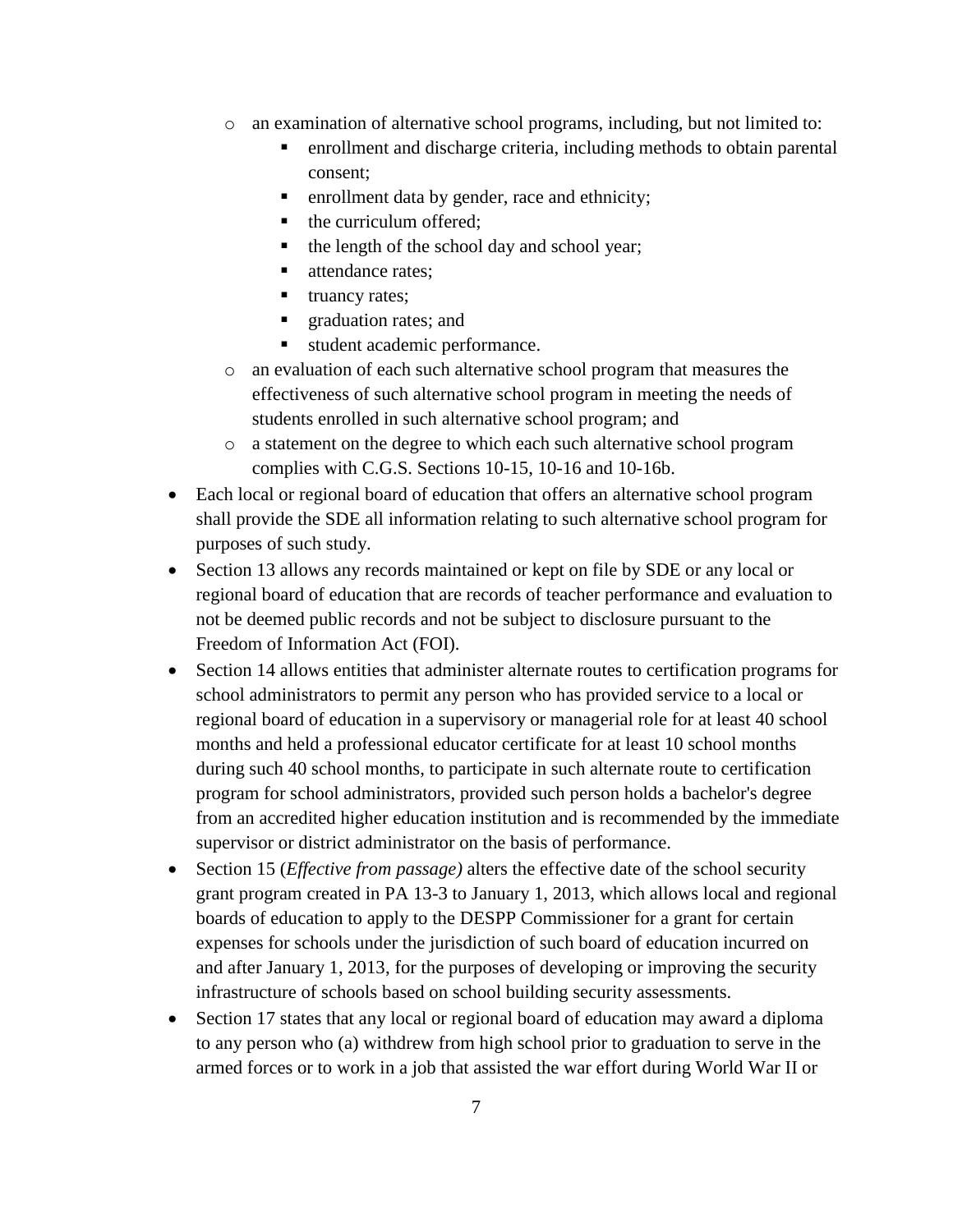the Korean hostilities, (b) did not receive a diploma as a consequence of such work, and (c) has been a resident of the state for at least fifty consecutive years.

#### **PA 13-133: An Act Concerning Teacher Education Programs** *(Effective July 1, 2013)*

 This public act requires teacher preparation and certification programs to include training related to social and emotional development and learning of children. Specifically, this act addresses instruction concerning social and emotional assessment and early intervention for children displaying behaviors associated with social or emotional problems.

#### **PA 13-161: An Act Concerning Pool Safety at Public Schools** *(Effective July 1, 2013)*

- For the school year starting July 1, 2013, the public act requires that, in addition to the person conducting student aquatic activities at a school pool, at least one qualified educator, swimming coach, or lifeguard must be present.
- Before July 1, 2014, each board of education that offers student aquatic activities at a school swimming pool shall adopt a school swimming pool safety plan.
- For the school year starting July 1, 2014, and all subsequent school years, the act requires a minimum of two staff members present to implement the provisions of the school swimming pool safety plan described above—the person conducting student aquatic activities at a school pool and the additional educator, swimming coach, or lifeguard.

## **PA 13-169: An Act Concerning the Issuance of Initial Teacher Certificates to Graduates of the Connecticut Alternate Route to Certification Program** *(Effective July 1, 2013)*

 This public act allows persons who have graduated from a summer or weekend and evening alternate route to certification program administered by the Office of Higher Education (OHE) to be issued an initial educator certificate from the SBE.

## **PA 13-173: An Act Concerning Childhood Obesity and Physical Exercise In Schools**

*(Effective October 1, 2013)*

- Section 1 establishes a task force on childhood obesity to study the effects of obesity on children's health, which shall, among other things, recommend the implementation of a pilot program through one local or regional board of education to schedule recess before lunch in elementary school.
- Section 2 states that elementary schools must offer all full-day students a daily lunch period of not less than 20 minutes and include in the regular school day for each student enrolled time devoted to physical exercise of not less than 20 minutes in total, except that a planning and placement team may develop a different schedule for a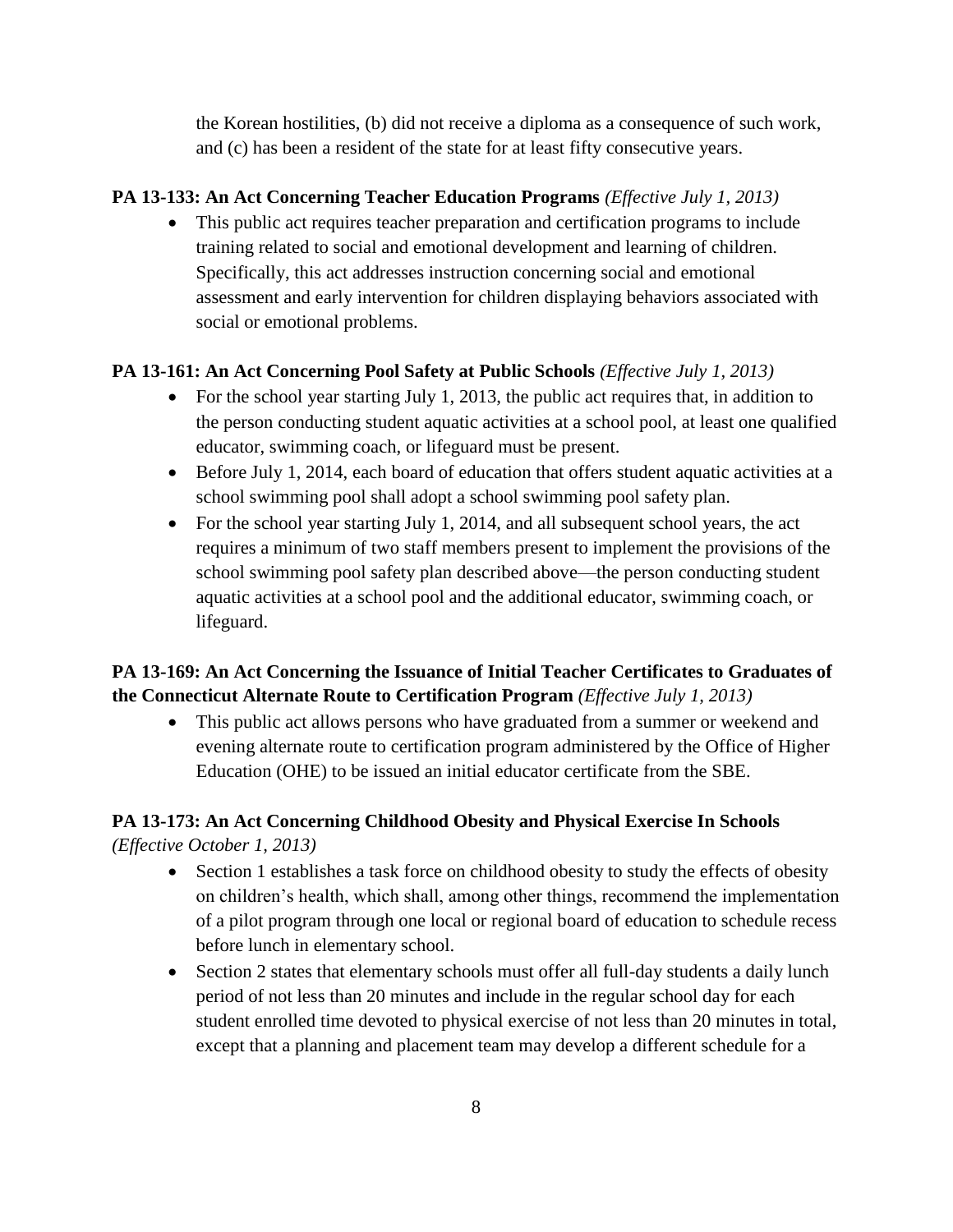child requiring special education and related services in accordance with Chapter 164 and the Individuals with Disabilities Education Act.

- Furthermore, Section 2 requires each local and regional board of education to adopt a policy, as the board deems appropriate, concerning the issue regarding any school employee being involved in preventing a student from participating in the entire time devoted to physical exercise in the regular school day as a form of discipline.
- Section 3 requires local and regional boards of education to adopt a policy, no later than October 1, 2013, concerning the issue regarding any school employee being involved in requiring any student enrolled in Grades Kindergarten to 12, inclusive, to engage in physical activity as a form of discipline during the regular school day.

## **PA 13-187: An Act Concerning a School Nurse Advisory Council and an Advisory Council on Pediatric Autoimmune Neuropsychiatric Disorder Associated with Streptococcal Infections** *(Effective July 1, 2013)*

 This public act states that the Commissioner of Education shall establish a School Nurse Advisory Council, which shall advise the Commissioners of Education and Public Health concerning professional development for school nurses, school nurse staffing levels, the delivery of health care services by school nurses in schools and other matters that affect school nurses. Not later than February 1, 2014, and not less than annually thereafter, the advisory council shall submit a report on its recommendations to the Commissioners of Education and Public Health and to the joint standing committees of the General Assembly having cognizance of matters relating to education and public health. It requires the Commissioner to notify districts of these recommendations within 30 days.

#### **PA 13-188: An Act Concerning School Safety** *(Effective upon passage)*

- This public act states that no person providing security services for a school shall possess a firearm while performing his or her duties unless this person is a member of a local police department or is a retired police officer.
- If a municipality or board of education does hire a retired police officer to provide security services as a qualified retired law enforcement officer, as defined in 18 U.S.C. Section 926C, such retired police officer shall receive annual training pursuant to C.G.S. Section 7-294x and must successfully complete annual firearms training.

#### **PA 13-193: An Act Concerning the Disproportionate or Inappropriate Identification of English Language Learners as Requiring Special Education** *(Effective July 1, 2013)*

• This public act amends C.G.S. Section 10-76kk, which states that when the SDE informs a board of education that it is disproportionately and inappropriately identifying minority students as needing special education due to a reading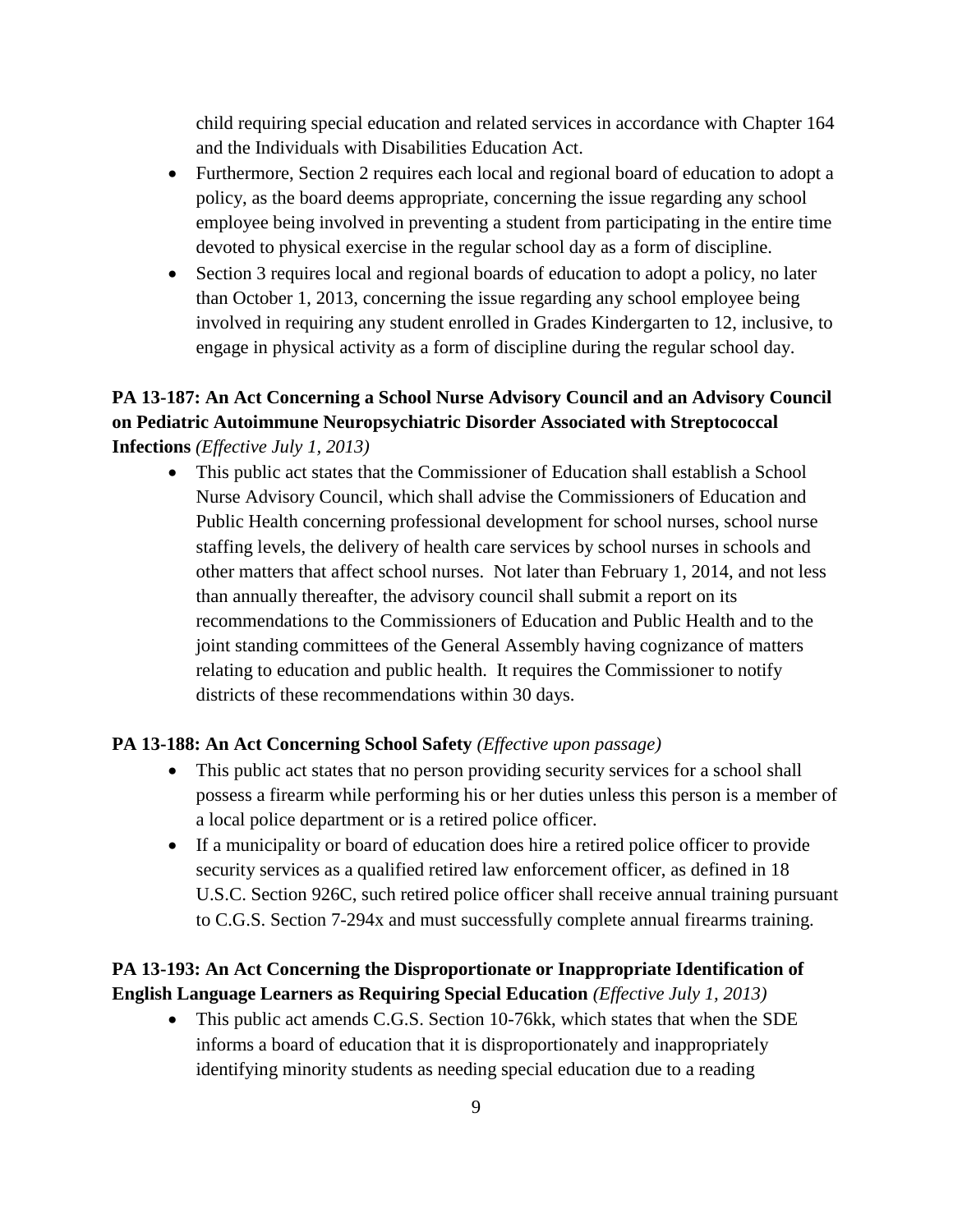deficiency, the board of education must report to the SDE on how it is reducing the misidentifications. This public act extends the law to include English language learners.

#### **PA 13-206: An Act Concerning District Partnerships** *(Effective July 1, 2013)*

- This public act allows a school district designated as an alliance district to mutually agree with a charter school located within the district to use academic achievement scores of the charter school's students as part of the district's overall scores. Such district shall enter into an agreement with the charter school, as approved by the SBE.
- The act also expands the type of charter school that can enter into these agreements to include local charters.
- Additionally, the act extends, from October 1, 2013, to October 1, 2014, the deadline for the SDE to report to the Education Committee on the district performance indices (DPI) scores reported under the act.

#### **PA 13-207: An Act Concerning Student Assessments** *(Effective July 1, 2013)*

- Section 1 makes the following changes to student assessments for the school year commencing July 1, 2013, and each school year thereafter:
	- o "Mastery examination" means an examination or examinations approved by the SBE that measure essential and grade-appropriate skills in reading, writing, mathematics, or science.
	- o Students enrolled in Grades 3 to 8, inclusive, and Grades 10 or 11 in any public school shall, annually, in March or April, take a mastery examination in reading, writing, and mathematics.
	- o Students enrolled in Grades 5, 8, 10 or 11 in any public school shall, annually, in March or April, take a statewide mastery examination in science.
	- $\circ$  Scores for the 10<sup>th</sup> or 11<sup>th</sup> grade examinations may be included on permanent records as was previously for the  $10<sup>th</sup>$  grade examination.
- Not later than April 1, 2014, the Commissioner of Education shall develop a statewide developmentally appropriate kindergarten assessment tool to measure preparedness for kindergarten. (Section 1)
- The SDE shall conduct a study of the use of standardized tests in public schools. Such study shall include, but not be limited to:
	- o the fiscal, administrative and educational impacts of standardized tests, including the impacts on instructional time, curricula, professional flexibility, administrative time and focus, and school district budgets; and
	- o a review of standardized tests currently implemented and proposed in the state.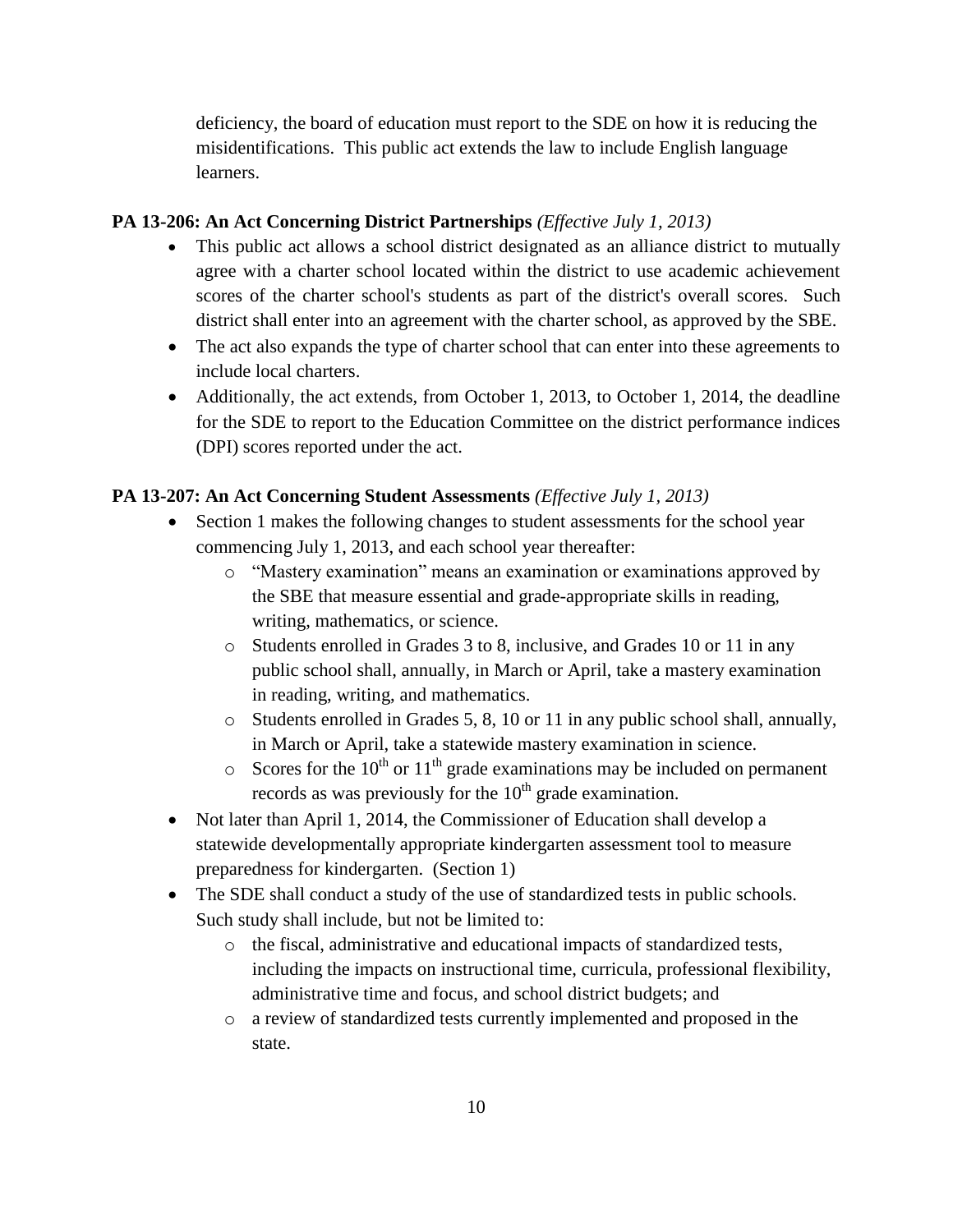- Not later than July 1, 2014, the SDE shall submit such study and any recommendations to the joint standing committee of the General Assembly having cognizance of matters relating to education, in accordance with the provisions of C.G.S. Section 11-4a.
- Sections of the statute that referred to the previous  $10<sup>th</sup>$  grade examination are amended to allow for  $11<sup>th</sup>$  grade testing.

#### **PA 13-245: An Act Concerning Revisions to the Education Reform Act of 2012 (PA 12-116)**

(*Effective upon passage unless otherwise noted)*

In regards to educator evaluation and support:

- Section 1 requires local and regional boards of education and the professional development and evaluation committee for the school district, established pursuant to C.G.S. Section 10-220a(b) to adopt and implement a teacher evaluation and support program for the school district.
- Section 1 allows for the phase-in of full implementation of the teacher evaluation and support program over two years, as adopted by the Performance Evaluation Advisory Council (PEAC) and the SBE.
- The public act also specifies the steps for adopting a teacher evaluation and support program if the parties cannot agree on one.
	- o The parties must consider adopting by mutual agreement the SDE adopted model teacher evaluation and support program without any modifications.
	- o If the two parties fail to agree on the SDE model, the local or regional board has the authority to adopt and implement a teacher evaluation program that it chooses as long as it is consistent with the SBE guidelines for a model teacher evaluation and support program.
- Section 2 changes the professional development committee, which each local and regional board of education is required to establish pursuant to C.G.S. Section 10- 220a(b), to "professional development and evaluation committee." In addition, the duties of such committee are expanded to include participation in the development or adoption of a teacher evaluation and support program for the district.
- Section 3 amends the responsibilities of PEAC to include assisting the SBE in the development of guidelines for a model teacher evaluation and support program, and a model teacher evaluation and support program. In addition, PEAC shall be responsible for assisting the SBE in the development of a teacher evaluation and support program implementation plan.
- Section 7 requires the University of Connecticut's Neag School of Education to report on recommendations concerning revisions to the guidelines for a model teacher evaluation and support program or model teacher evaluation and support program.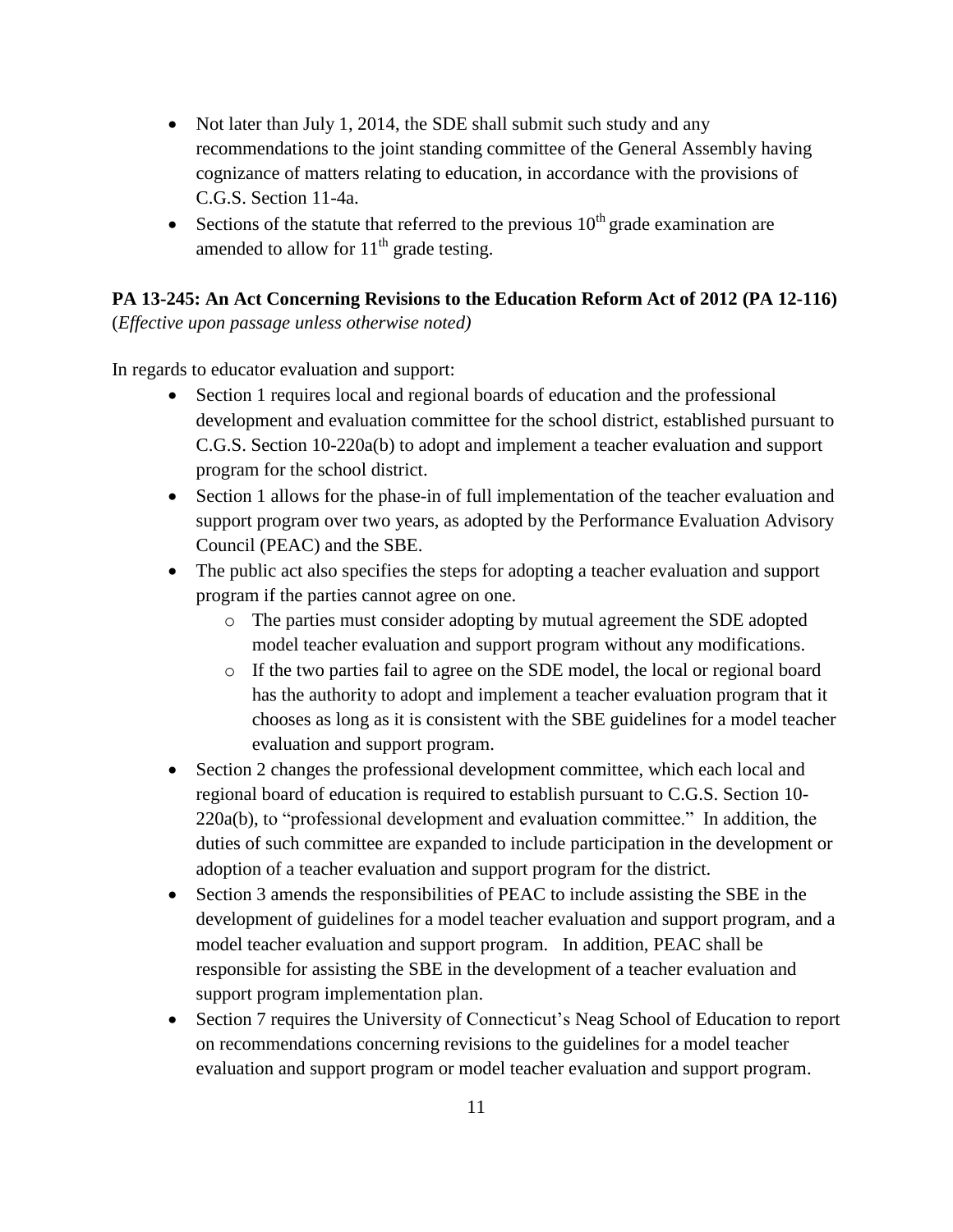• Section 8 requires training for all evaluators and orientation for all teachers upon implementation of a teacher evaluation and support system. It further requires that for the school year commencing July 1, 2014, and at least biennially thereafter, each local and regional board of education shall conduct the training programs and orientation for all evaluators and orientation for all teachers employed by such board relating to the provisions of such teacher evaluation and support program adopted by such board of education. It shall conduct such training programs for all new evaluators prior to any evaluations conducted by such evaluators, and it shall provide such orientation to all new teachers hired by such board before such teachers receive an evaluation.

#### In regards to reading:

- Section 11 extends the deadline for the Commissioner to develop or approve new K-3 reading assessments to the school year commencing July 1, 2014.
- Section 12 requires the Commissioner to create an intensive reading instruction program, and to select low-performing elementary schools to participate in the intensive reading program.
- Section 13 requires all K-3 reading teachers to take a survey on reading instruction. Not to be included as part of any summative ratings, the survey results will be used for professional development and in improving reading instruction by developing student learning objectives and teacher practice goals.
- Section 15 requires that applicants applying for an initial, provisional, or professional special education endorsement to pass the reading instruction examination approved by the SBE in April 2009, or its equivalent.
- Section 16 requires that applicants applying for an initial, provisional, or professional remedial reading, remedial language arts or reading consultant endorsement to pass the reading instruction examination approved by the SBE in April 2009, or its equivalent.

#### **PA 13-286: An Act Requiring Greater Transparency and a Transition Plan for the Governance of the State Education Resource Center** *(Effective from passage)*

- Section 1, as amended by PA 13-247, adds the State Education Resource Center (SERC) and to the definition of "state contracting agency" for the purposes of contracting.
- Section 2 provides that SERC is subject to competitive bidding and audit requirements, and that SERC is a public agency for purposes of FOI and a state agency for purposes of hiring contractors pursuant to personal service agreements.
- Section 3 requires the Commissioner to submit a report to the legislature by January 15, 2014, containing all contracts awarded by SDE and SERC to private vendors and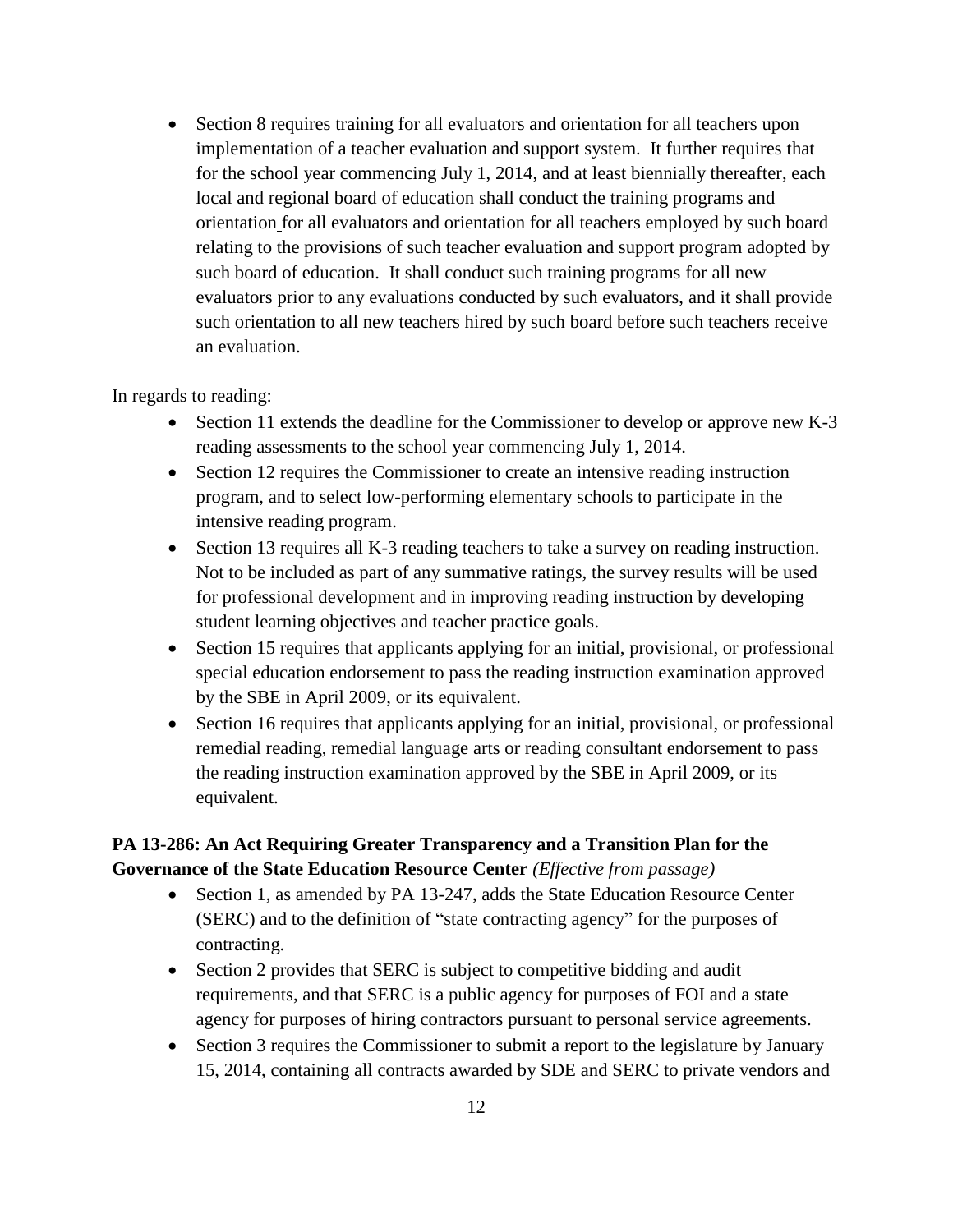RESCs, all amounts and sources of private funding received by SDE and SERC, and amounts paid by SDE and SERC for the salary and benefits for any SDE or SERC employee. The report must also be posted on the SDE and SERC Web sites.

• Section 4 requires the Commissioner to submit a plan to the Education Committee of the General Assembly by January 15, 2014, to transition SERC to either a quasipublic agency, state agency or nonprofit.

## **PA 13-261: An Act Concerning Revisions to the Higher Education Statutes (Effective July 1,** *2013)*

• Section 10 requires any candidate in a program of teacher preparation leading to professional certification shall complete, as part of their program, training in awareness and identification of gifted and talented children.

#### **PA 13-273: An Act Concerning Dissection Choice** *(Effective July 1, 2013)*

 This act requires school districts to excuse any student from participating in, or observing, animal dissections as part of classroom instruction if the student's parent or guardian has requested such in writing. An excused student must complete an alternate assignment that the school determines.

# **PA 13-297: An Act Concerning Criminal Penalties for Failure to Report Child Abuse**

*(Effective October 1, 2013)*

- This act makes it a form of risk of injury to a child for a person to intentionally and unreasonably interfere with or prevent a person who is required to report suspected child abuse and neglect (a mandated reporter) from carrying out this obligation. The act makes this a class D felony.
- The act also makes it a crime for mandated reporters to fail to report suspected child abuse or neglect to the Department of Children and Families (DCF). Under prior law, this inaction subjected them to fines of between \$500 and \$2,500. The act makes it a class A misdemeanor.

## **Budget and Bond-Related Public Acts Affecting Education**

## **PA 13-60: An Act Concerning the Consolidation of Noneducational Services** *(Effective October 1, 2013)*

• This public act requires a town's appropriating authority to make spending recommendations and suggestions to the local school board regarding consolidation of noneducational services and cost savings. The appropriating authority must do so no later than 10 days after the school board submits its annual itemized estimated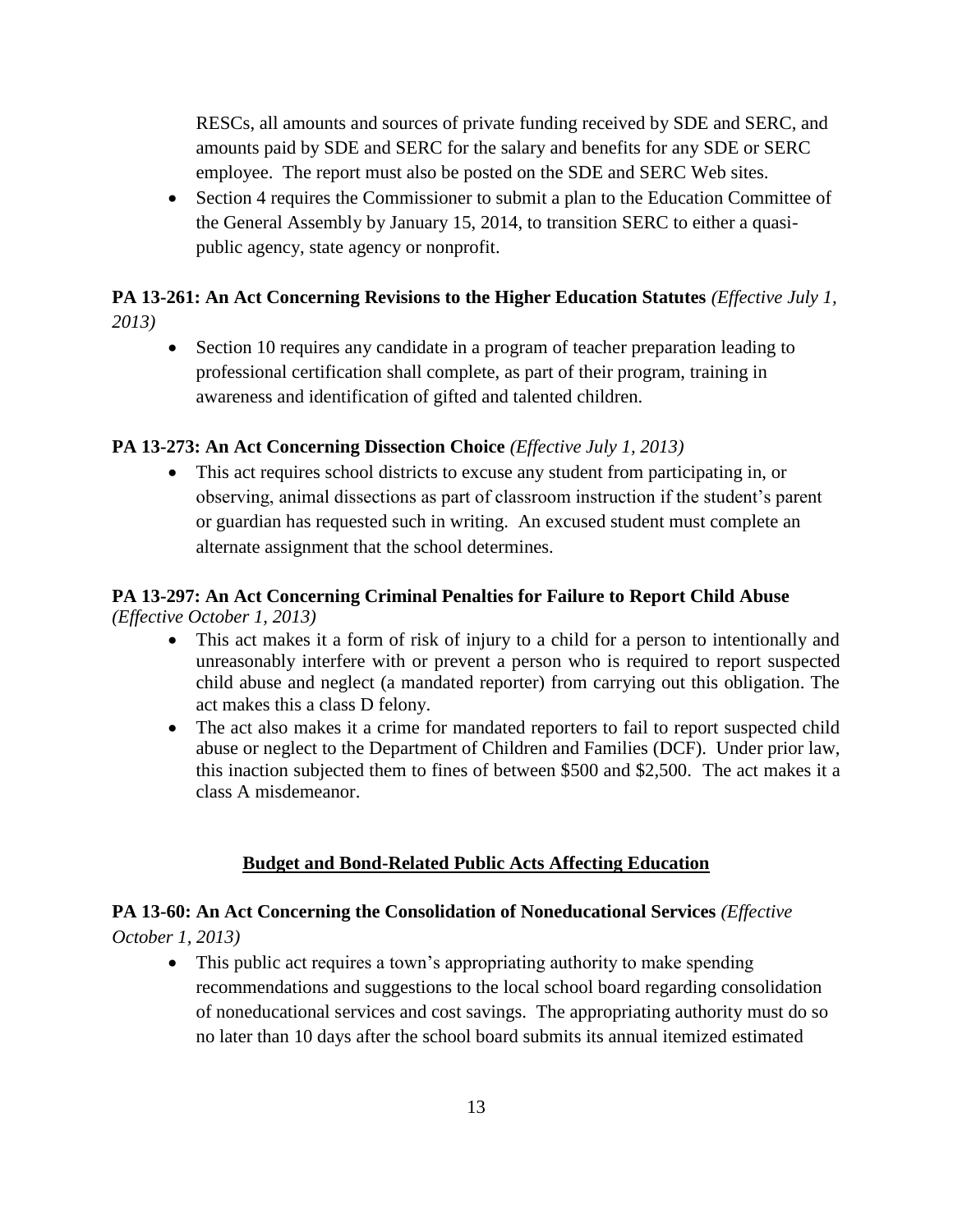budget. The local school board may then accept or reject the suggestions, but must provide a written explanation of any rejections.

• The public act also expands the notification requirement when a school board transfers funds. Currently, the school board must announce such a transfer at its next regularly scheduled meeting. This act requires the school board to also provide a written explanation of the transfer to the town's legislative body.

**PA 12-234: An Act Implementing the Governor's Budget Recommendations for Housing, Human Services, and Public Health** *(Sections 70, 121, 124-125 effective July 1, 2013; Section 154 effective October 1, 2013)*

- Section 123 requires DCF, in consultation with the SDE, to establish a two-year Raise the Grade pilot program in Hartford, Bridgeport, and New Haven to increase the academic achievement of children who are in DCF custody or are being served by the Court Support Services Division of the Judicial Department (CSSD) in these cities.
- Section 124 requires SDE and DCF to annually track the academic progress of children in state custody from Prekindergarten through Grade 12 and to submit a progress report to the Achievement Gap Task Force. DCF and CSSD must develop a plan to ensure that all facilities and school programs they run or they contract for can meet the academic and related service needs of enrolled children and youth. The plan must ensure the ability to provide:
	- o the development of effective practices for acquiring and reviewing the student's educational records, including assessment of his or her present level of academic performance;
	- o the youth's identified educational and related service needs;
	- o appropriate and ongoing professional development on providing educational and related services to abused, neglected, and juvenile just-involved youth;
	- o research-based instruction and standards-based core curriculum for all enrolled youth; and
	- o administrative review of all programs that DCF and CSSD run.
- Section 152 requires the Commissioner of Education, in consultation with the Department of Public Health (DPH) Commissioner, to establish a pilot program to study the incidence of injuries, particularly concussions, to high school students during interscholastic athletic activities. The commissioners must do this only if federal or private funds are available and the state does not incur a cost.
	- o The Commissioner of Education must make grants to 20 high schools to monitor injuries for two years and report the occurrence of these injuries.
	- o Any school receiving a grant must monitor and report these injuries with the cooperation of the school athletic director, licensed athletic trainers providing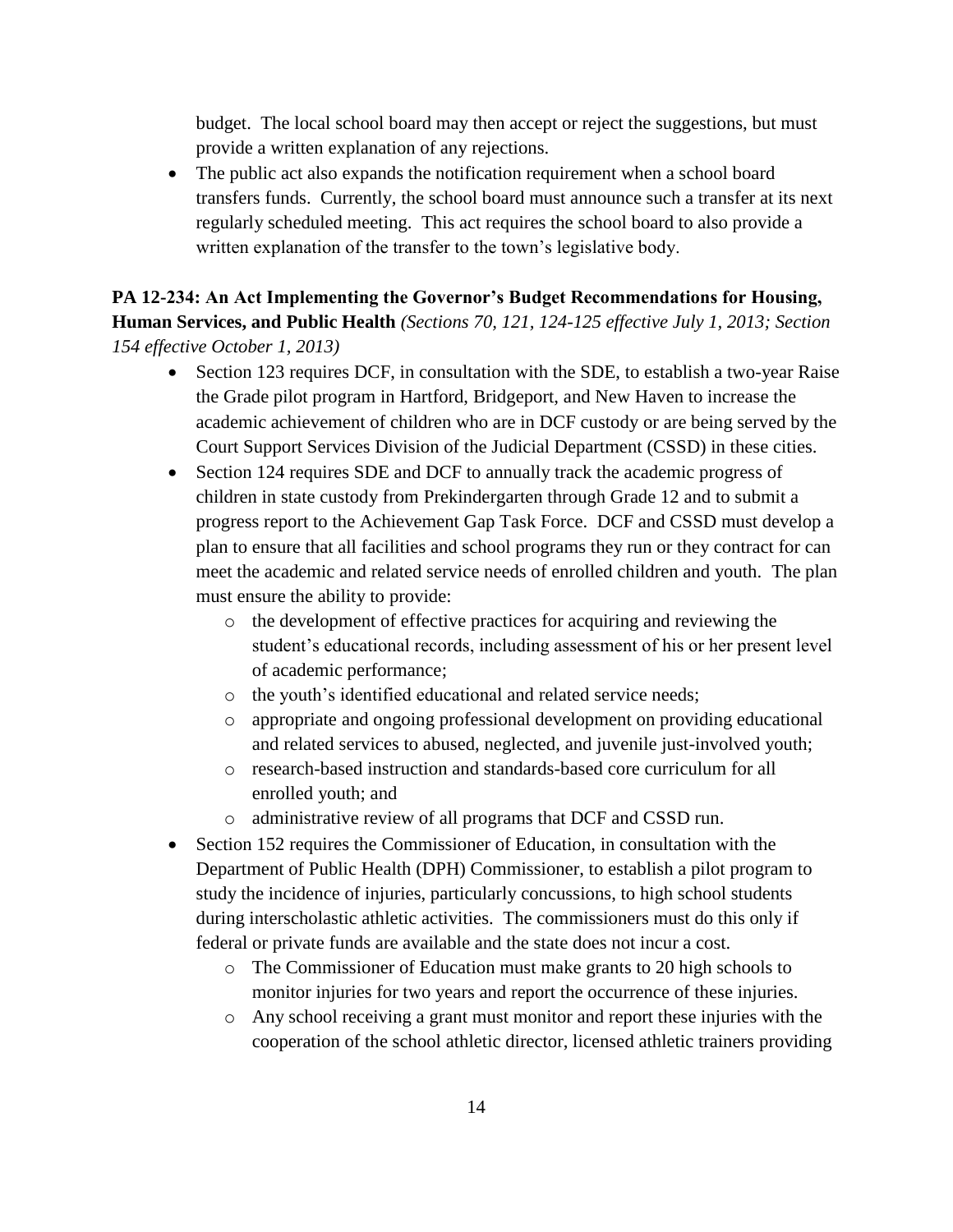service to the school, any physician associated with the school's athletic program, and the Connecticut Interscholastic Athletic Conference.

o Within one year of starting the pilot program, the Commissioner of Education must provide to the legislature a summary of the reports he received from the schools as well as recommendations for decreasing the number and severity of injuries.

**PA 13-243: An Act Concerning Authorization of State Grant Commitments for School Building Projects and Roof Pitch Requirements for School Buildings** *(Section 1 effective upon passage; Section 2 effective July 1, 2013)*

- Section 1 authorizes bonds for grant commitments to various school construction projects.
- Section 2 changes the required roof pitch of school buildings to conform to the State Building Code; rather than the current  $\frac{1}{2}$  inch per foot, this allows a  $\frac{1}{4}$  inch pitch per foot for schools.

**PA 13-247: An Act Implementing Provisions of the State Budget for the Biennium Ending June 30, 2015 Concerning General Government** *(Sections 41, 45,123, 320-322 effective upon passage; Sections 152-153, 156-163, 188-189, 192, 323-324 effective July 1, 2013)*

- Section 41 requires the SDE to adopt regulations to implement a fiscal accountability data collection report that will include all sources, amounts, and uses of all public and private funds by school districts and by public schools. The SDE shall report to the legislature no later than December 31, 2014, and annually thereafter, all such data as well as school size, student demographics, and other factors.
- Section 45 requires the Commissioner of Education to submit a report concerning programs developed by boards of education regarding talent development and the implementation of statewide standards to the legislature not later than January 1, 2014, and quarterly thereafter until January 1, 2016.
- Section 123 states that, beginning in the fiscal year ending June 30, 2015, and continuing each year thereafter, the SDE will consult with the Department of Social Services to develop a sliding tuition scale based on family income to be used in the calculation of the amount that a RESC operating an interdistrict magnet school offering a preschool program may charge for tuition.
- Sections 152 and 153 revise and update the Education Cost Sharing formula and raise the per-student foundation amount from \$9,687 to \$11,525. These sections also establish a minimum aid ratio of 10 percent for alliance districts and 2 percent for all other districts and phases in new funding and different rates depending on educational need, with alliance districts and educational reform districts receiving the most support.